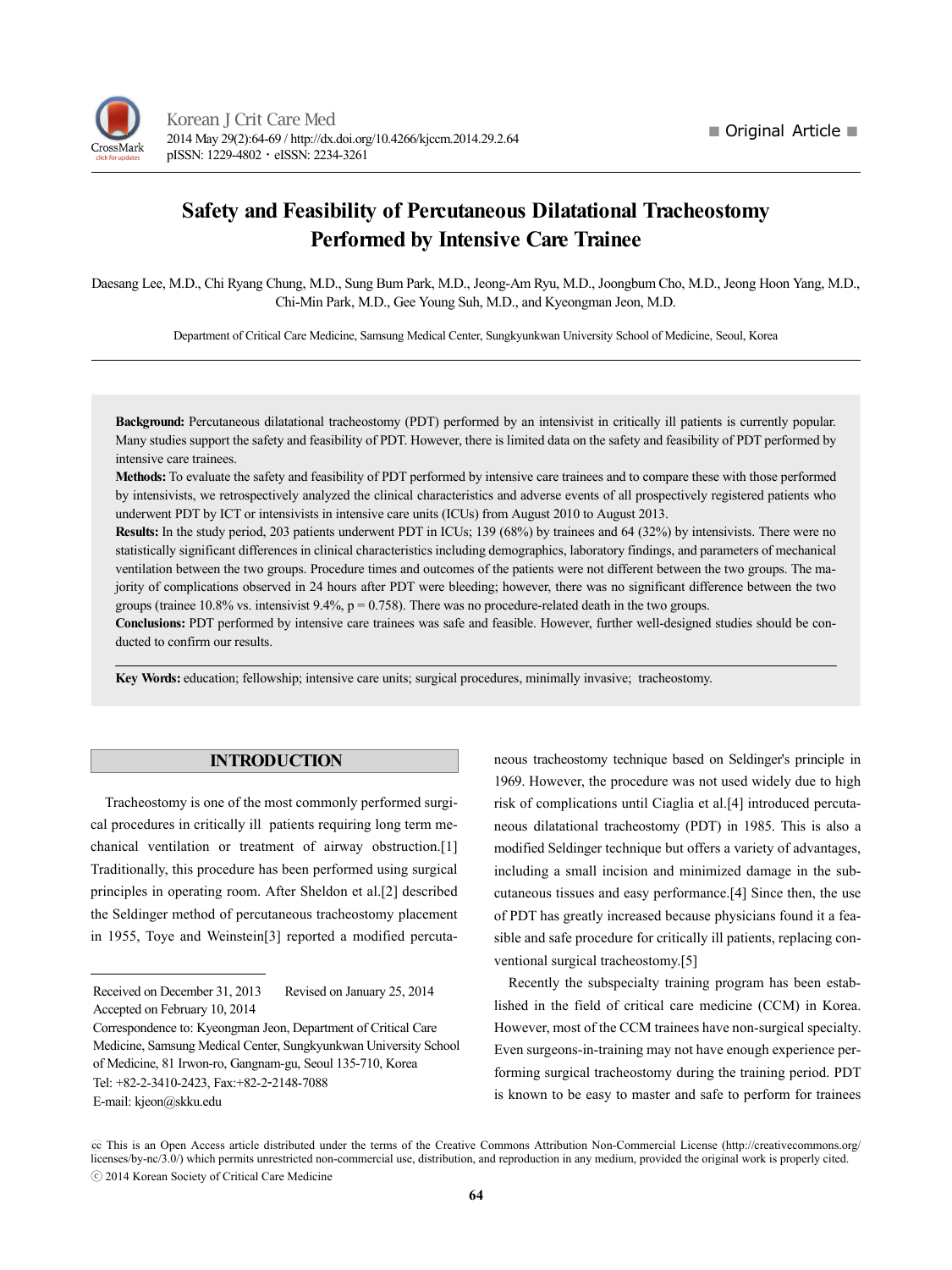without much surgical experience.[6-9] However, the previous reports were focused on PDTs performed by experienced intensivists or PDTs done under the supervision of surgeons.[9-11] Moreover, in Korea, no studies have investigated whether PDT is safe and feasible for subspecialty trainees in CCM. This study aimed to evaluate safety and feasibility of PDT performed by trainees subspecializing in CCM by comparing clinical outcomes and surgical complications between trainee-led PDT and intensivist-led PDT.

## **MATERIALS AND METHODS**

This is a retrospective observational study conducted with patients who underwent PDT for respiratory support and airway protection at Samsung Seoul Medical Center between August 2011 and July 2013. To assess safety and feasibility of PDT performed by subspecialty trainees in CCM, postprocedural outcomes were compared between trainee-led and intensivist-led procedures.

## 1) PDT

The need for PDT was determined after discussion among an intensivist, a subspecialty trainee and an attending physician. In this study, PDTs were performed in the same manner as described in a study by Yoo et al.[9] without the supervision of surgical intensivist. PDT was performed using Ciaglia Blue Rhino<sup>®</sup> (Cook Medical Inc., Bloomington, IN, USA). As described by Ciaglia et al.[12], after patients were kept in supine position with hyperextension of the neck, the local anesthesia was administered with 2% lidocaine and a 1 to 1.5 cm transverse or vertical incision was made at the inferior edge of the cricoid cartilage. The pretracheal soft tissues were bluntly dissected with a mosquito clamp if needed. The underlying trachea was then identified using a needle and introducer sheath under bronchoscopic visualization. After a J-tipped Seldinger wire was inserted through the introducer sheath into the trachea, the introducer sheath was then removed and dilation of the trachea and soft tissue was performed initially with a short dilator fol-

**Table 1.** Definition of complications

lowed by a curved, conical dilator. Finally, the tracheostomy tube was loaded on to an introducer dilator and gently inserted into the trachea over the guidewire through the dilated stoma and secured in place under bronchoscopic visualization. All procedures were performed by either intensivist or subspecialty trainees in CCM at bedside in the ICU. In this study, three intensivists (2 medical intensivists and 1 surgical intensivist) had performed PDT from the beginning of PDT introduction in our hospital.[9] The trainees were required to perform at least three PDTs successfully under the supervision of intensivist in addition to participating in three actual operations and attending a training program showing video simulation. CCM trainees include medical doctors ( $n = 8$ ), neurological doctor ( $n = 1$ ) and surgical doctor  $(n = 1)$ .

#### 2) Data collection

Over the study period, all consecutive patients who underwent PDT in ICU were prospectively registered. The following information was collected on each registered patient: demographic data, underlying conditions, laboratory data, reasons for tracheostomy, data on PDT including timing and duration of the procedure, vital signs monitored during the procedure, and complications developed during the procedure or within 24 hours after the procedure. The procedure time was defined as the time from the sterilization to the connection of the tracheostomy tube with the mechanical ventilator after successful PDT. Postprocedural bleeding was classified into two categories: minor bleeding defined as bleeding from the incision site that required dressing more than three times a day or epinephrine for local hemostasis and major bleeding defined as bleeding that required cauterization, surgical treatment or additional blood transfusion. Cuff perforation and accidental extubation were considered as procedure related complications when occurred within 24 hours after the procedure. Hypoxemia was referred to the episode where pulse oximetry arterial oxygen saturation  $(SpO<sub>2</sub>)$  was less than 90%. Arrhythmia developed during the procedure included bradycardia, supraventricular tachycardia (SVT), arterial fibrillation, ventricular tachycardia and ventricular fibrillation (Table 1).

| Complication             |                                                                                                                 |
|--------------------------|-----------------------------------------------------------------------------------------------------------------|
| Bleeding                 | Requires multiple dressing change, topical epinephrine, transfusion, or surgical intervention in first 24 h     |
| Cuff perforation         | Perforation of tracheostomy tube balloon in first 24 h                                                          |
| Accidental decannulation | Unexpected removal of tracheostomy tube in first 24 h                                                           |
| Surgical conversion      | Requires surgical tracheostomy by surgical team                                                                 |
| Hypoxemia                | Procedure-associated pulse oximetry arterial oxygen saturation lower than 90%                                   |
| Arrhythmia               | Bradycardia, supraventricular tachycardia during procedure, arterial fibrillation, ventricular tachycardia, and |
|                          | ventricular fibrillation                                                                                        |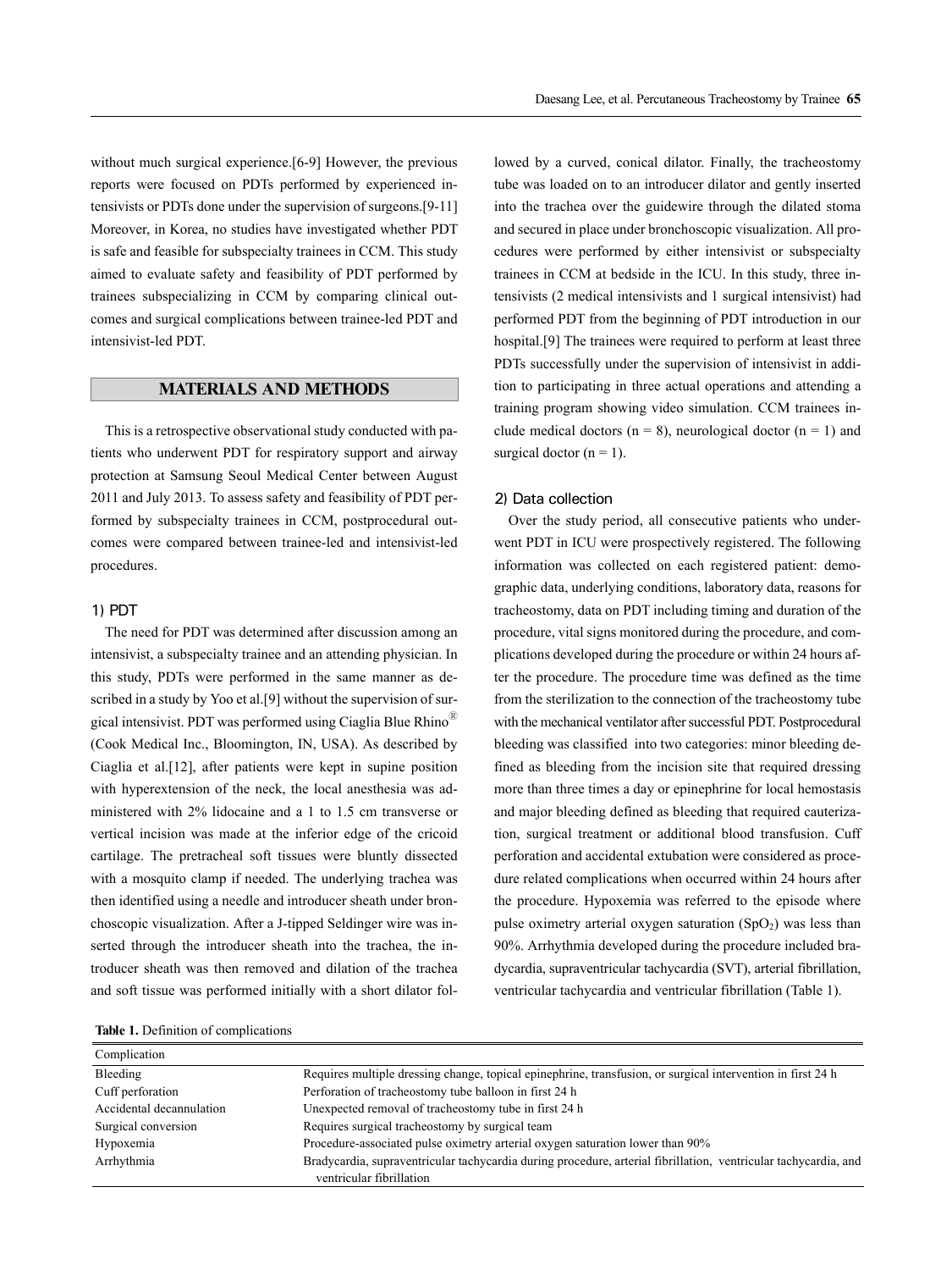#### 3) Statistical analysis

The data are presented as medians and interquartile ranges (IQR) for continuous variables and as numbers and percentages for categorical variables. Data were compared using the Mann-Whitney U-test for continuous variables and the Chi-square or Fisher's exact test for categorical variables. All tests were two-sided, and a p value of < 0.05 was considered significant. The data were analyzed using PASW Statistics 18 (SPSS Inc, Chicago, Illinois).

#### **RESULTS**

A total of 233 patients underwent PDT in the ICU during the

study period, and data of 203 patients were analyzed after excluding of 30 patients (13%) due to insufficient data. Subspecialty trainees in CCM performed PDT in 139 patients (68%) (trainee group), and intensivists performed PDT in 64 patients (32%) (intensivist group). There were no differences between the two groups in age, sex, baseline clinical characteristics and blood test results. A PDT was undertaken for one of two reasons: a) to support prolonged mechanical ventilation and b) to secure the airway. There were no significant differences in the reason for PDT between the two groups ( $p = 0.189$ ). The median duration of mechanical ventilation before tracheostomy was 9 days (5-13)  $(p = 0.735)$ . The setting of ventilation showed no difference between two groups (Table 2).

|                               | Trainee group ( $n = 139$ ) | Intensivist group ( $n = 64$ ) | p value |  |
|-------------------------------|-----------------------------|--------------------------------|---------|--|
| Age, yr                       | $67(55-74)$                 | $69.5(52-76)$                  | 0.797   |  |
| Males, $n$ $(\%)$             | 95 (68)                     | 45 (70)                        | 0.778   |  |
| BMI, $kg/m2$                  | $21(18-24)$                 | $21.5(19-24)$                  | 0.578   |  |
| Platelet, $10^3$ / $\mu$ l    | $111(49-221)$               | 128 (54-276)                   | 0.274   |  |
| $PT$ (INR)                    | $1.16(1.07-1.25)$           | $1.17(1.07-1.29)$              | 0.634   |  |
| aPTT, sec                     | $40.1(34.6-46.1)$           | $43.2(36.3-50.6)$              | 0.069   |  |
| Fibrinogen,                   | 382 (280-559)               | 393 (236-533)                  | 0.445   |  |
| Underlying conditions         |                             |                                | 0.089   |  |
| Hematologic malignancy        | 40(28.8)                    | 10(15.4)                       |         |  |
| Oncologic malignancy          | 39(28.1)                    | 21(33.8)                       |         |  |
| Pulmonary disease*            | 28(20.1)                    | 17(26.2)                       |         |  |
| Chronic kidney disease        | 3(2.2)                      | 3(4.6)                         |         |  |
| Trauma                        | 0(0)                        | 2(3.1)                         |         |  |
| $others^{\dagger}$            | 29(20.9)                    | 12(18.5)                       |         |  |
| Reason for tracheostomy       |                             |                                | 0.189   |  |
| Chronic ventilator dependence | 107(77.0)                   | 43(68.3)                       |         |  |
| Airway protection             | 32(23.0)                    | 20(31.7)                       |         |  |
| SAPS3                         | $65(52.5-78)$               | 58 (50-70)                     | 0.056   |  |
| Period of intubation, d       | $9(5-13)$                   | $9(5-13)$                      | 0.735   |  |
| FiO <sub>2</sub> , (%)        | $60(42.5-80)$               | $60(45-100)$                   | 0.404   |  |
| PEEP, cmH <sub>2</sub> O      | $8(8-12)$                   | $10(8-12)$                     | 0.166   |  |

Values expressed as number of patients (%) or median with interquartile range. \*Interstitial lung disease, asthma, chronic obstructive pulmonary disease, tuberculosis, nontuberculous mycobacteria. <sup>†</sup>Ischemic heart disease, diabetes mellitus, cerebrovascular disease, Parkinson's disease, spinal never injury, aortic dissection. BMI: Body mass index; PT: Prothrombin time; aPTT: activated partial thrombin time; SAPS: Simplified acute physiology score; FiO2: fraction of inspired oxygen; PEEP: positive end-expiratory pressure.

|                                    | Trainee group ( $n = 139$ ) | Intensivist group ( $n = 64$ ) | p value |  |
|------------------------------------|-----------------------------|--------------------------------|---------|--|
| Procedure time (min), median (IQR) | $22(15-30)$                 | $23(15-30)$                    | 0.323   |  |
| Complications                      | 23(16.5)                    | 9(14.1)                        | 0.652   |  |
| Bleeding                           | 15(10.8)                    | 6(9.4)                         | 0.758   |  |
| Major bleeding                     |                             | 2                              |         |  |
| Minor bleeding                     | 12                          | 4                              |         |  |
| Cuff perforation                   | 4(2.9)                      | 0(0)                           | 0.310   |  |
| Hypoxia                            | 2(1.4)                      | 1(1.6)                         | > 0.999 |  |
| Accidental decannulation           | 1(0.7)                      | 0(0)                           | > 0.999 |  |
| Arrhythmia                         | 1(0.7)                      | 1(1.6)                         | 0.532   |  |
| Surgical conversion                | 0(0)                        | 1(1.6)                         | 0.315   |  |

Values expressed as number of patients (%) or median with interquartile range (IQR).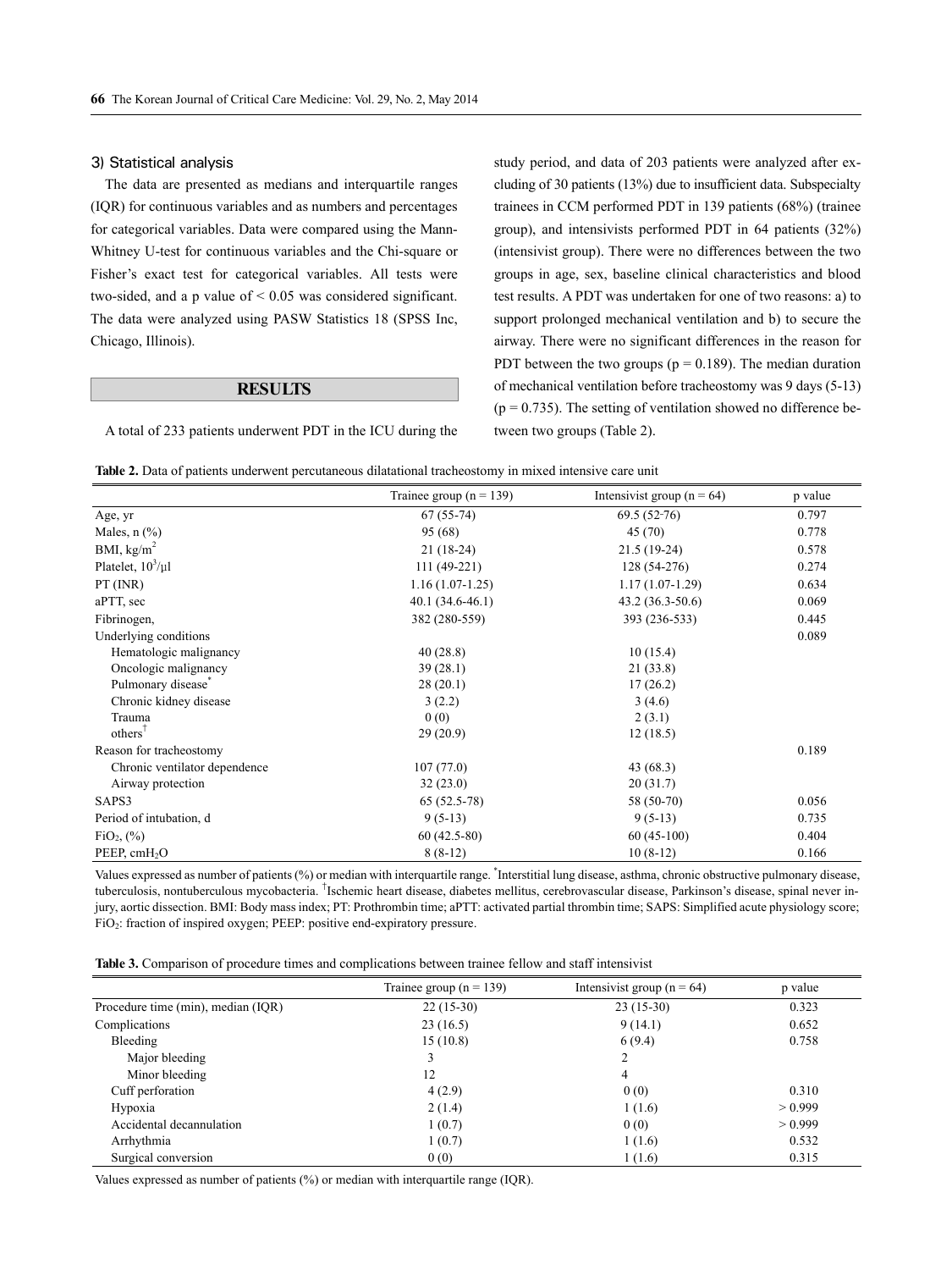|                                    | Medical trainee $(n = 122)$ | Surgical trainee ( $n = 17$ ) | p value |
|------------------------------------|-----------------------------|-------------------------------|---------|
| Procedure time (min), median (IQR) | $23.5(15-30)$               | $20(14-32.5)$                 | 0.698   |
| Complications                      | 21(17.2)                    | 2(11.8)                       | 0.738   |
| Bleeding                           | 15(12.3)                    | 0(0)                          | 0.215   |
| Major bleeding                     | 3(2.5)                      | 0(0)                          |         |
| Minor bleeding                     | 12(9.8)                     | 0(0)                          |         |
| Cuff perforation                   | 4(3.3)                      | 0(0)                          | > 0.999 |
| Hypoxia                            | 1(0.8)                      | 1(0.8)                        | 0.230   |
| Accidental decannulation           | 1(0.8)                      | 0(0)                          | > 0.999 |
| Arrhythmia                         | 0(0)                        | 1(0.8)                        | 0.122   |

**Table 4.** Comparison of procedure times and complications according to trainee's subspecialty

Values expressed as number of patients (%) or median with interquartile range (IQR).

|                           | Trainee group ( $n = 139$ ) | Intensivist group ( $n = 64$ ) | p value |
|---------------------------|-----------------------------|--------------------------------|---------|
| Decannulation             | 10(7.2)                     | 5(7.8)                         | > 0.999 |
| Days before decanniuation | $45(21-88)$                 | $21(19-54)$                    | 0.326   |
| Length of ICU stay        | $22(11-31)$                 | $22(13-36)$                    | 0.330   |
| Length of hospital stay   | $45(29-80)$                 | $44(30-82)$                    | 0.836   |
| In hospital death         | 42(30.2)                    | 18(28.1)                       | 0.762   |

Values expressed as number of patients (%) or median with interquartile range. ICU: intensive care unit.

The procedure time was 22 minutes (15-30) in the trainee group and 23 minutes (15-30) in the intensivist group, showing no significant difference ( $p = 0.323$ ) (Table 3). PDT-related complications occurred in 23 patients (17%) in the trainee group and 9 (14%) in the intensivist group ( $p = 0.309$ ). Bleeding, which was the most frequent complication, occurred in 15 patients  $(11\%)$  in the trainee group and 6  $(10\%)$  in the intensivist group, respectively. Other complications did not show significant differences between the two groups (Table 3). Only one of total 203 patients was subject to the switch to surgical tracheostomy due to major bleeding, which occurred during PDT in the intensivist group (Table 4).

Before hospital discharge, decannulation was performed in 10 patients (7%) in the trainee group and 5 (8%) in the intensivist group, respectively (Table 5). The median duration from tracheostomy to decannulation was 45 days (21-88) in the trainee group and 21 days (19-54) in the intensivist group, respectively ( $p = 0.326$ ). The median length of ICU stay was 22 days (11-31) and 22 days (13-36), respectively ( $p = 0.330$ ) and the median length of hospital stay was 45 days (29-80) and 44 days (30-82), respectively ( $p = 0.836$ ). The number of patients who died due to progression of underlying disease was 42 patients (30%) in the trainee group and 18 (28%) in the intensivist group, respectively. However, there was no PDT-related death in both groups.

#### **DISCUSSION**

The purpose of this study was to evaluate safety and feasibility of PDT performed by trainees subspecializing in CCM by comparing clinical outcomes and complications between trainee-led PDT and intensivist-led PDT. This study found no differences in clinical outcomes and procedural complications between the two groups.

It is well documented that PDT is safer and more feasible than conventional surgical tracheostomy.[5,8,9,13,14] PDT is undertaken through approximately 1 cm incision based on Seldinger technique using bronchoscopy. Two operators are required for the procedure, and one of them identifies a puncture site through the monitor. Because PDT is feasible to perform without the help of surgeons, intensivists perform the procedure at bedside of ICU.[9,15] Although the definition of procedure time required for PDT varies among studies, procedure time for PDT in other studies is shorter, compared with surgical tracheostomy. [9,15] The median procedure time in this study was similar to that of the previous studies.[7] Procedure time between the trainee and intensivist groups was also similar in this study, consistent with a previous report by Johnson et al. [16] that demonstrated no significant difference in procedure time between intensivist and trainee groups.

PDT-related complications rate was similar to the finding of the previous studies (10%-28%).[9,13,17,18] The rate of complications and complication types between the two groups showed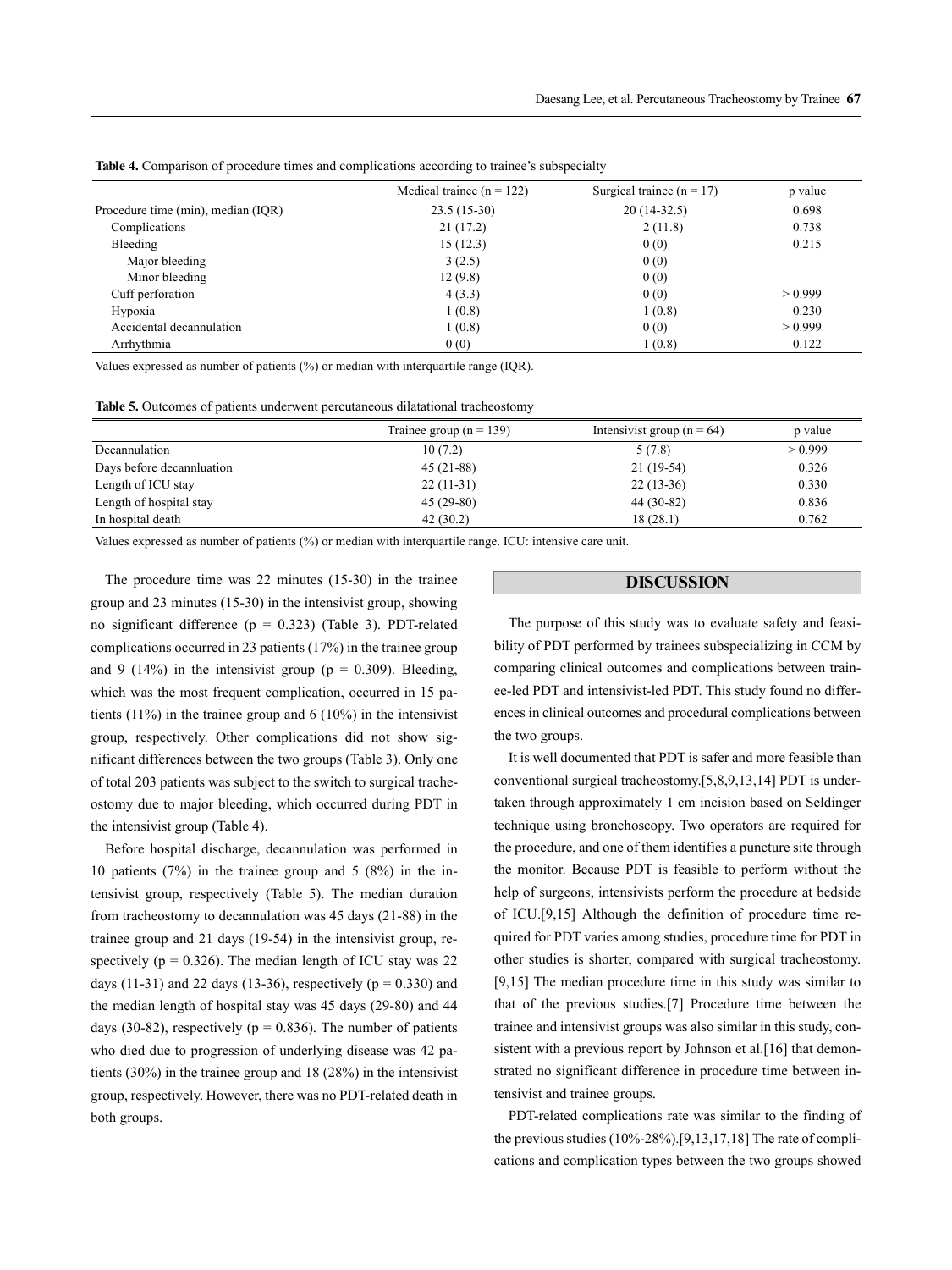| Study                | PDT performed by | No. of patients<br>performed PDT | Complication<br>(n) | Bleeding<br>(n) | Procedure times.<br>(min) | Use of bronchoscopic<br>guidedance for PDT |
|----------------------|------------------|----------------------------------|---------------------|-----------------|---------------------------|--------------------------------------------|
| Silvester et al.[15] | Trainee          | 100                              | NA                  |                 | 20 (IQR, 15-30)           | Yes                                        |
| Hazard et al.[19]    | Trainee          | 24                               |                     |                 | NA                        | N <sub>0</sub>                             |
| Tabaee et al.[20]    | Trainee          | 29                               |                     |                 | 8 (range, 3-25)           | Yes                                        |
| Massick et al.[21]   | Trainee          | 50                               | 4                   | 2               | $11$ (IQR, 4-18)          | Yes                                        |
| Wu et al. $[10]$     | Staff            | 42                               | NA                  |                 | $22 \pm 12$               | Yes                                        |
| Heikkinen et al.[14] | Staff            | 31                               | NA                  |                 | $35 \pm 12$               | N <sub>0</sub>                             |
| Antonelli et al.[22] | Staff            | 67                               | 10                  |                 | $17 \pm 10$               | N <sub>0</sub>                             |
| Melloni et al.[23]   | Staff            | 25                               |                     | ◠               | $14 \pm 6$                | Yes                                        |

**Table 6.** Key outcomes of percutaneous dilatational tracheostomy in the randomized studies comparing percutaneous dilatational and surgical tracheostomy in critically ill patients

PDT: percutaneous dilatational tracheostomy; NA: not available; IQR: interquartile range; staff: intensive care specialists; trainee: doctor in resident program or critical care fellowship program.

no significant differences in this study. Previous studies also found no significant differences in the procedure related complications in trainee-led PDT group (Table 6).[10,14,15,19-23] Bleeding occurred in 5% to 24% of patients who underwent PDT.[7,9,16,24] This study also found a similar incidence rate of bleeding between the trainee and intensivist groups. In addition, all PDT procedures performed during the study period did not require the supervision of surgeons, although Suresh [25] suggested the need for surgical expertise to perform PDT. Minor bleeding was controlled without a surgical treatment, and major bleeding was controlled by intensivists or trainees with surgical background. Unlike Suresh,[25] we suggest that surgeons or the supervision of surgeons is not definitely required for PDT but underline the readiness to perform emergency surgical hemostasis, when necessary. Some complications including failed tracheal puncture, esophageal rupture, pneumothorax and paratracheal insertion of tracheostomy tube, were previously reported[5,13] but have not been identified in this study. These complications tend to occur when PDT is undertaken without bronchoscopic assistance.[26] Because PDT was completed with bronchoscopy, such complications could be prevented in this study.

This study had several limitations, including a retrospective study design and small sample size. First, this study was conducted at a tertiary hospital with multidisciplinary care. Therefore the results of this study cannot be generalized to other hospitals that have a subspecialty training program but not provide multidisciplinary care. Second, the likelihood of bias cannot be fully ruled out because there could be undocumented inclusion criteria for subspecialty trainees participated in PDT procedure although we described their work schedule as a key factor deciding who would perform PDT. Also, effects of PDTs performed by intensivists on the results of this study appear to be trivial given that most of their procedures were undertaken for educational purpose. Lastly, while early complications associated with PDT were identified, other complications such as infection of surgical site could not be evaluated through the medical records. It was also impossible to identify post-extubation complications such as tracheal stenosis with a small number of patients who underwent decannulation.

In conclusion, no differences were found between trainee-led PDT and intensivist-led PDT with respect to clinical outcomes and complications. We suggest that PDT is a safe and feasible procedure to be performed by subspecialty trainees in CCM at institutions providing multidisciplinary medical practices that they are well prepared for an emergency.

## **REFERENCES**

- 1) Heffner JE: Timing of tracheotomy in mechanically ventilated patients. Am Rev Respir Dis 1993; 147: 768-71.
- 2) Shelden CH, Pudenz RH, Freshwater DB, Crue BL: A new method for tracheotomy. J Neurosurg 1955; 12: 428-31.
- 3) Toy FJ, Weinstein JD: A percutaneous tracheostomy device. Surgery 1969; 65: 384-9.
- 4) Ciaglia P, Firsching R, Syniec C: Elective percutaneous dilatational tracheostomy. A new simple bedside procedure; preliminary report. Chest 1985; 87: 715-9.
- 5) Cabrini L, Monti G, Landoni G, Biondi-Zoccai G, Boroli F, Mamo D, et al: Percutaneous tracheostomy, a systematic review. Acta Anaesthesiol Scand 2012; 56: 270-81.
- 6) Petros S, Engelmann L: Percutaneous dilatational tracheostomy in a medical ICU. Intensive Care Med 1997; 23: 630-4.
- 7) Beiderlinden M, Karl Walz M, Sander A, Groeben H, Peters J: Complications of bronchoscopically guided percutaneous dilational tracheostomy: beyond the learning curve. Intensive Care Med 2002; 28: 59-62.